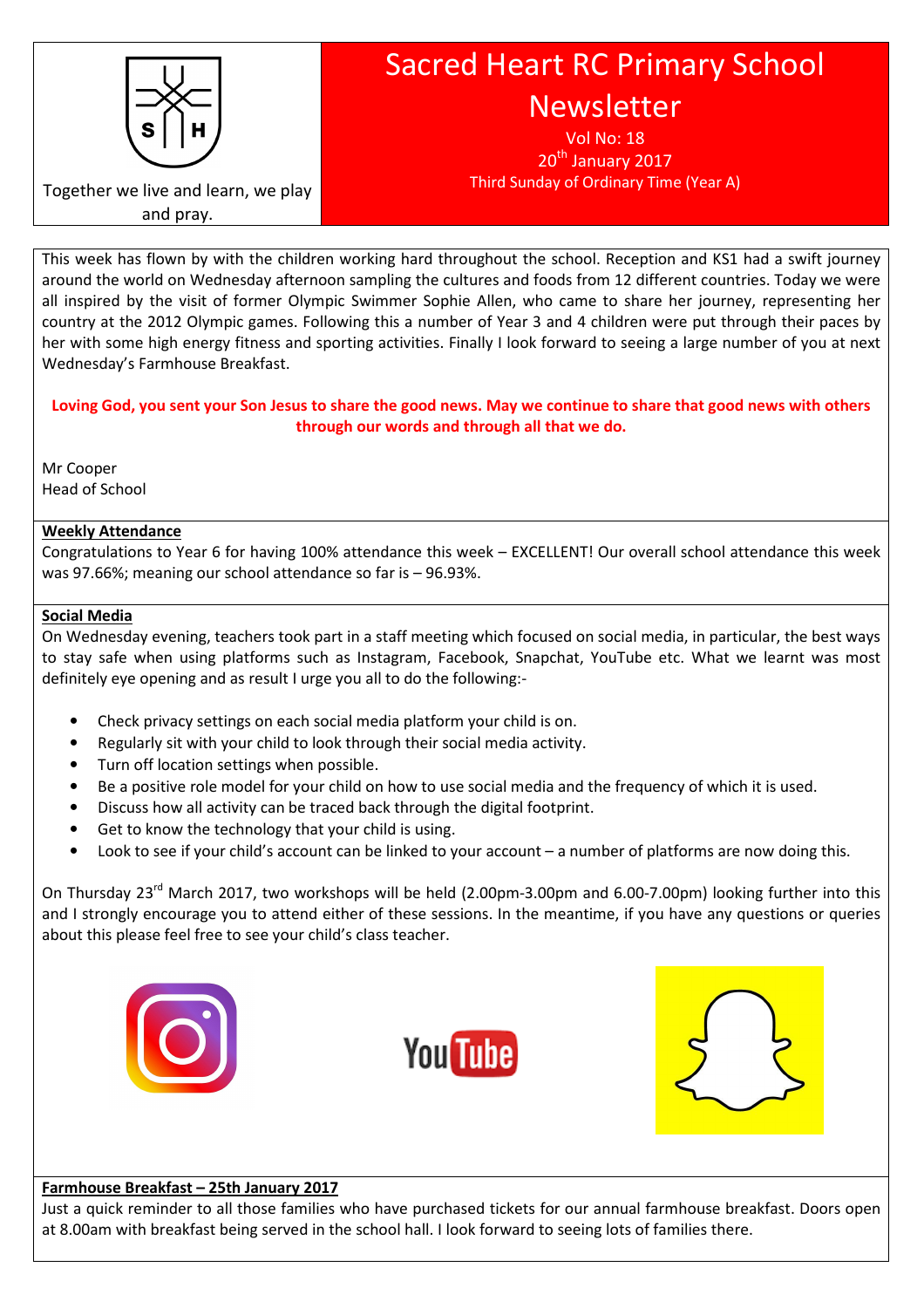## Possible New Catholic Schools in East Anglia

The Diocese of East Anglia is intending to submit bids for up to eight new Catholic schools across the region. These bids will be submitted in March and if successful, schools could open as early as 2019. Primary schools are being proposed in Cambridgeshire, Peterborough, Thetford and Norwich. A Catholic high school is being proposed in West Cambourne, Cambridgeshire and possibly a sixth form in Norwich. More information about these proposals can be found on the Diocese's website http://rcdea.org.uk/freeschools/ There is also the opportunity to register your interest in these new schools, which will also allow the Diocese to keep you updated on the proposals. It is important that as many people as possible register their interest on the website as this will provide strong evidence to the government of the need for Catholic schools in East Anglia, making the bids more likely to succeed.

# School Uniform Update – School Trends

I am pleased to confirm that our new uniform sales website is now live. You will have all received information today about the provider School Trends and how best to order your school uniform. St Thomas More (our sister Peterborough Catholic School) also use the same provider but wear blue. If you have any questions or queries about this please see Mrs Valentine. To view all school uniform items, including the new school cardigan, please use the link below. https://www.schooltrendsonline.com/uniform/SacredHeartVARCPrimarySchoolPE39XD

## School Nurse Drop in Clinic

Our school nurse will be holding a drop in clinic on Wednesday 1<sup>st</sup> February 2017 between 9.15-11am. Please see Mrs Valentine in the office to book an appointment slot.

## On behalf of Dolce – our Catering company

Dolce currently have a vacancy for a Lunchtime Server/General Assistant. Full training and uniform supplied and a DBS check will be undertaken by Dolce. Hours are 11.30am – 1.00pm but may be increased. If you are interested in joining the team please call Jane on 07393 014875.

## Policy Updates

Please note that the following polices have been updated and approved by our school Governors this month. (All policies can be reviewed on our school website – www. sacredheart.peterborough.sch.uk

- Freedom of Information
- **Homework Guidance**
- Privacy Notice
- **Attendance**

## St Felix Seniors Group

For your information there is a seniors group that meets Tuesday afternoons 2.00pm-4.30pm in the hall. All senior citizens are welcome.

## Parent and toddler group at St Oswald's

For your information there is a parent and toddler group that meet every Wednesday morning from 10.30am at St Oswald's church hall.

## School Notice Boards

Please look out on our school notice boards for the latest FOSH minutes, governor minutes, weekly newsletter and general school updates.

## Ofsted Parent View

Parent View gives you the chance to tell us what you think about your child's school. Parent View asks for your opinion on 12 aspects of your child's school, from the quality of teaching to behaviour. A screencast demonstrating how to register and complete a survey on Parent View is available on the website www.parentview.ofsted.gov.uk By sharing your views, you'll be helping us to further improve as a school.

| <b>Spring Term Dates - 2017</b> |                                            |
|---------------------------------|--------------------------------------------|
|                                 | 24-1-17   Yr 3&4 visit to Flag Fen         |
| 25-1-17                         | Farmhouse Breakfast - 8.00am - Ticket only |
| 26-1-17                         | 9.15 Mass $(3/4)$ – NO MASS FR TOM AWAY    |
| $30-1-17$                       | Reception visit to Moor Farm               |